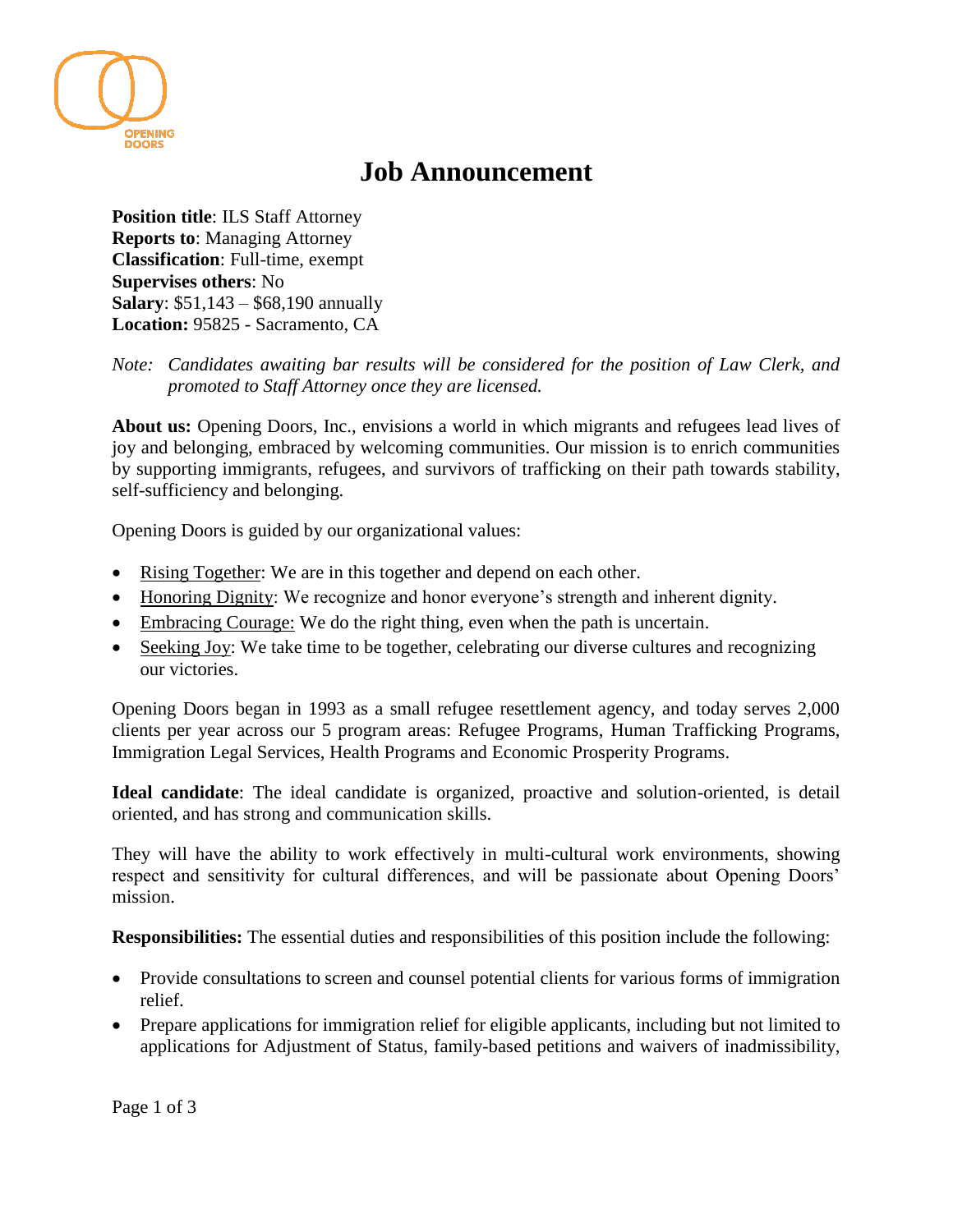U visas, T visas, VAWA, Special Immigrant Juvenile Status, DACA, Naturalization, and Asylum.

- Represent detained and non-detained clients in removal proceedings before the Sacramento and San Francisco EOIR in applications for non-LPR and LPR Cancellation of Removal, Asylum/Withholding/CAT, waivers, bond hearings, and all other forms of relief for which a respondent in removal proceedings might be eligible.
- Coordinate and participate in pro-se asylum workshops for Afghan parolees
- Maintain case files in accordance with existing office procedures; use online case management software and grant tracking databases.

Other duties may be assigned in the sole discretion of the Organization. The Organization may assign or shift duties and responsibilities to this position at any time due to reasonable accommodation or other reasons.

**Required qualifications:** The requirements listed below are representative of the knowledge, skills and/or abilities required.

- Law degree from an accredited law school.
- Licensed to practice law in any state (Staff Attorney) or awaiting bar results or sitting for upcoming bar exam (Law Clerk).
- Demonstrated interest in immigration law, specifically in removal defense, asylum, VAWA, Special Immigrant Juvenile Status, U- and T- visas, or related areas of immigration relief
- Excellent coordination and organizational skills and the ability to complete tasks correctly and on time.
- Strong communication skills, including written and oral communication.
- Dedication to providing client-centered, holistic, trauma-informed services

**Preferred qualifications:** The requirements listed below are not required but are desired.

- Demonstrated experience in immigration law, specifically in removal defense, asylum, VAWA, Special Immigrant Juvenile Status, U- and T- visas, DACA, naturalization, or other related areas of immigration relief.
- Licensed to practice law in California.
- Effective communication skills in one or more of the following languages: Arabic, Farsi/Dari, Pashto, Russian, Spanish, or Ukrainian. *Spanish strongly preferred.*

**Physical requirements and work environment:** The following demands are representative of the physical requirements necessary for an employee to successfully perform the essential functions of the **Staff Attorney** position. Reasonable accommodation can be made to enable people to perform the described essential functions.

While performing this job, the employee is required to sit often and use their hands and fingers, to handle or feel and to manipulate keys on a keyboard, the employee is occasionally required to stand, walk, reach with arms and hands, lift approximately 25 pounds on occasion, and to stoop, kneel, or squat, and drive on occasion. The noise level in the work environment is usually quiet to moderate.